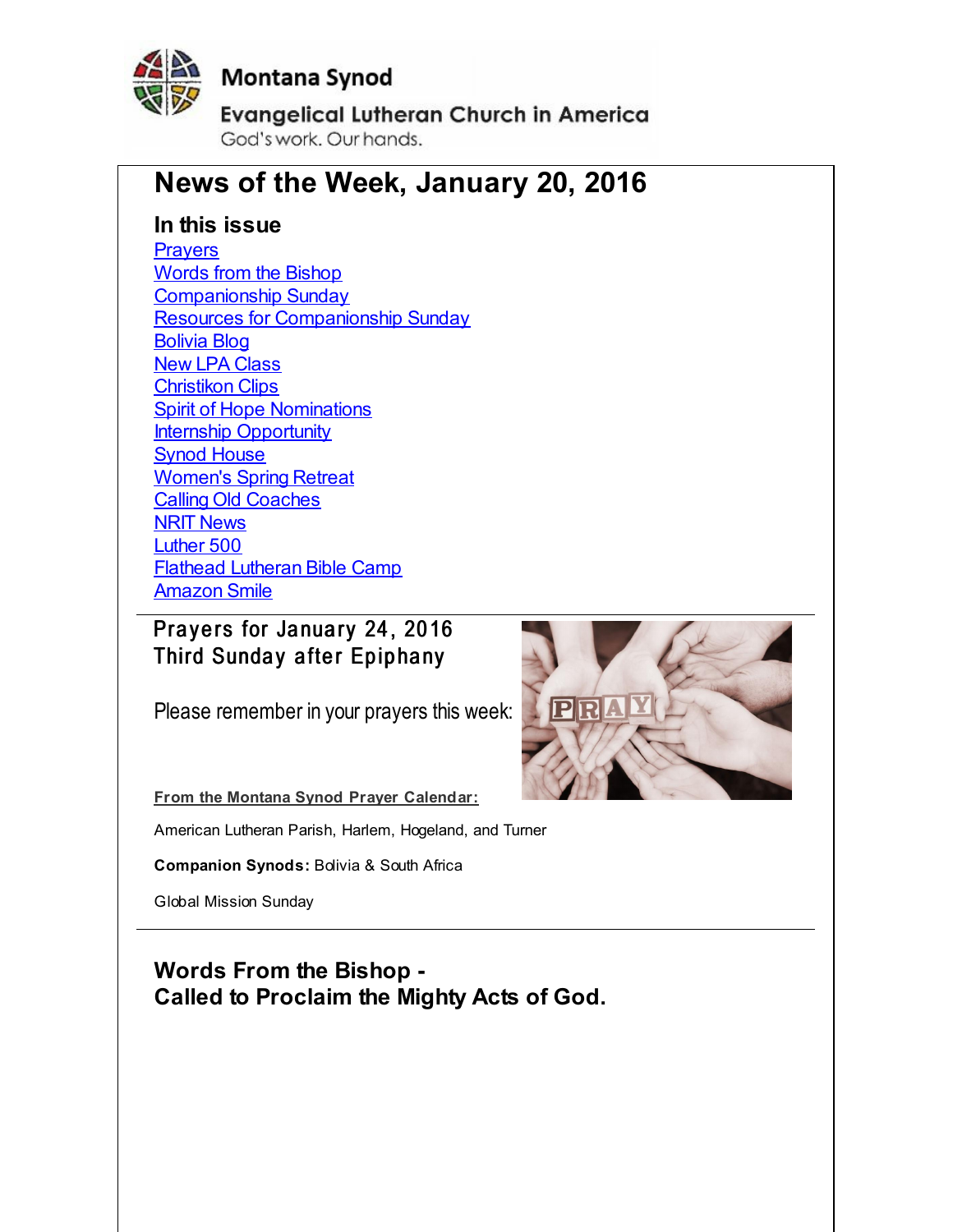We are in the midst of the Week of Prayer for Christian Unity. In the northern hemisphere, it begins on January 18, the Confession of Peter. And it ends on January 25, the Conversion of Paul. Churches in the global south use a different calendar. But really, any time is a good time to pray for Christian unity, and to proclaim the might acts of God. This year's theme comes from 1 Peter 2:9-"Called to Proclaim the Mighty Acts of God."

Fr. Thomas Orians, Associate Director of Graymoor Ecumenical and Interreligious Institute, writes:"The relationship between baptism and proclamation, and the calling shared by all the baptized to proclaim the mighty acts of the Lord was inspired by two verses from the First Letter of St. Peter.... As Christians seeking the unity of the Body of Christ we are all called to recognize the mighty acts of God in our own lives and the life of the church."



The Week of Prayer for Christian Unity was founded in 1908.

It was soon after that, in 1910, the ecumenical movement began with a world missionary conference in Edinburgh, Scotland. Prior to that churches operated independently. Both the Week of Prayer and the missionary conference helped to promote the idea that Christians are stronger together than we are apart, and the things that separate us are less important than the things that unite us.

In the Montana Synod, many communities have ecumenical worship celebrations or pulpit exchanges to demonstrate Christian unity. But there is no reason that they have to be limited to this week. Many congregations do joint vacation bible school, joint youth groups, joint food programs, cooperative ministry for the homeless. We are truly more effective together than we are separately. And these joint activities are among the mighty acts of God that we are called to proclaim.

A lot has changed since 1908 when the Week of Prayer was founded. We, the ELCA, are a church that has formed as a result of a number of mergers of Lutheran Churches who felt that their common interests were more important than their differences. And we are in formal full communion agreements with 6 other denominations: the United Methodist Church, the Presbyterian Church USA, The Episcopal Church, the United Church of Christ, the Reformed Church in America, and the Moravians Northern Province. So do we need a Week of Prayer for Christian Unity?

I think we do. For one thing, it is a witness to those who are not Christian that we are more united than divided, that we do worship one God, Father Son and Holy Spirit, and that we follow the crucified living Christ. Many people judge Christianity only by the extremes that they say, and reject it as a violent and intolerant faith. We know better. And we can demonstrate it.

In addition, there are Christians across the globe who live in dangerous places where they are a persecuted minority. A Jewish friend regularly berates me for not doing more for Christians who are persecuted in the Middle East. A Week of Prayer for Christian Unity includes not just our neighbors down the street, but also our neighbors across the globe. When a Christian is executed by ISIS for being a Christian, it matters. As fellow baptized members of the Body of Christ, we hurt when other members are persecuted for their faith.

One of the ways you can be more involved with other Christians, learning their stories and hearing their proclamation is through the Wyoming Association of Churches or the Montana Association of Christians. Both organizations welcome your participation. As Christians we stand together with other Christians because Jesus prayed that his followers would be one. And we proclaim the mighty acts of God.

Jessica Crist, Bishop

#### Companionship Sunday January 24th

Mark your calendars, and watch for information and resources in the new year. On January 24, the Montana Synod will celebrate our relationship with the Cape Orange Diocese of the Evangelical Lutheran Church of Southern Africa, and our relationship with the Bolivian Evangelical Lutheran Church, our two companion synods.

We will provide worship resources celebrating both companion churches. And we will provide a list of speakers who could preach, do a children's sermon or temple talk, do an adult class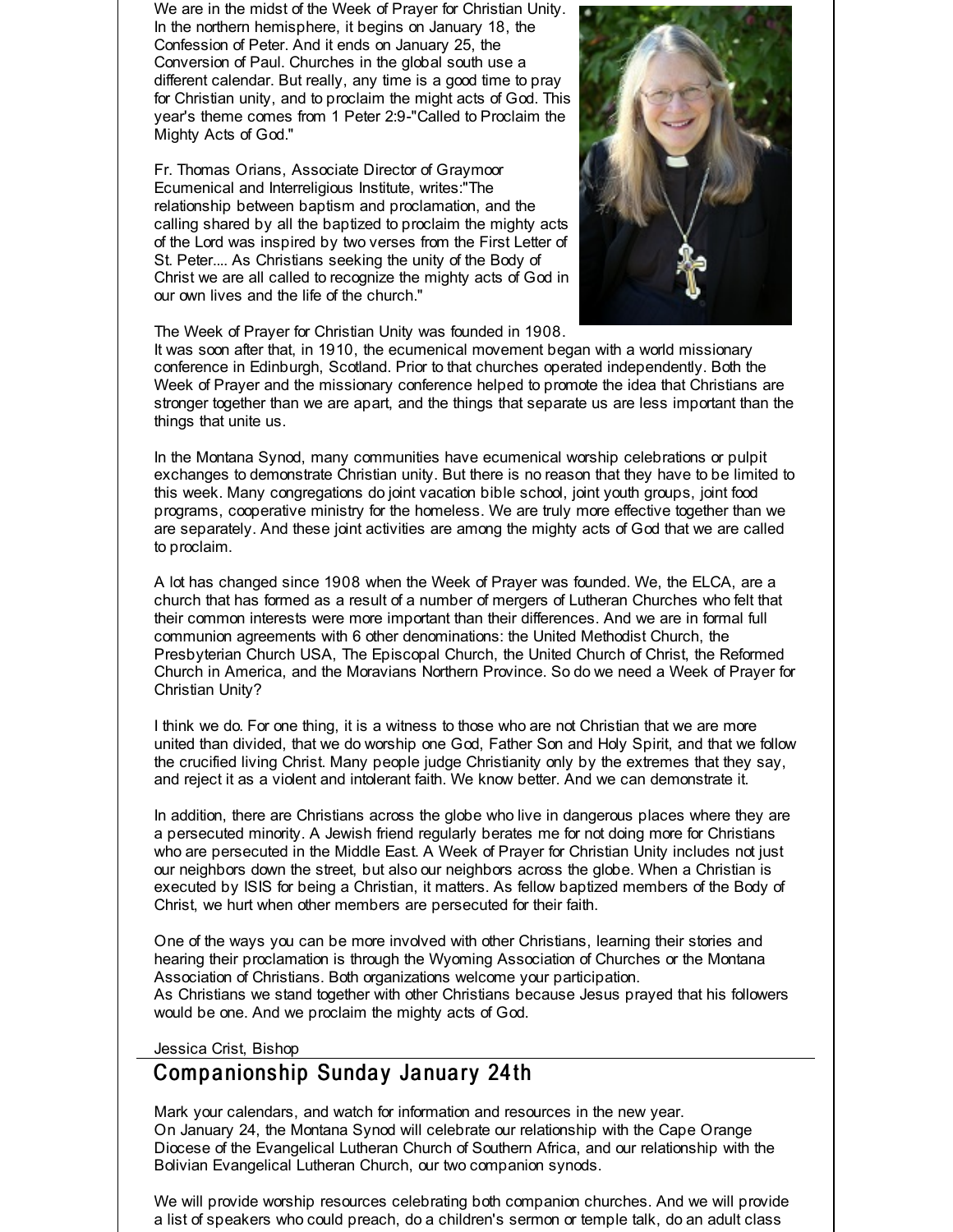or youth group on one or both of our companion synods. You could also use this Sunday to highlight other aspects of global mission, like the missionaries we sponsor, the Young Adults in Global Mission, and more.

Another possibility is to arrange to Skype with companions in Bolivia or South Africa. If you want assistance with that, Colter McCarty will help you set that up.

January is the season of Epiphany, when the light of Christ shines on the entire globe. We'd like to celebrate with lifting up our companion synods. And if January 24 doesn't work for you, you can always designate another Sunday.

Click here for both [Litanies.](http://r20.rs6.net/tn.jsp?f=001gWoZd7vWYClfA2YDzmDItMVhwUjwldPFYf4_05YjYxSIRTeXgMp8xh-6aTc0ftnLxL0bm0x5wEkg2d4x3z8DDSVUiUrxLtcarNggI6kHkLCj9jwooXUxrEcs8PiFw-v-3Vi58jW1CnCcti0Pdgy4Wyen5R94QgXRLbjXtvhK4oNRSv_bV7kkPeklcUI-Vx5HNY_T8P3v1aEKJcKDBaAXSnUwLSjob5b2&c=&ch=)

### Resources for Companionship Sunday

As you prepare for Companionship Sunday, January 24, you may want to be in contact with one of these persons who have been part of companionship visits to our companion synods in Bolivia and/or South Africa. Some may be available by Skype. Some may be available at a time other than January 24.

Click here to [download](http://r20.rs6.net/tn.jsp?f=001gWoZd7vWYClfA2YDzmDItMVhwUjwldPFYf4_05YjYxSIRTeXgMp8xk3fjtfvZB9miC1GbWrhAvN1kAx_xxxBlH7FHSkjELDbyoz-Twe_X1d77bTOZtWsJL7E4BeLf4Z5_Gd0zjWSEX94teultGyEvajspr1mMoJMHRPquf_z725nEnv1ySSFlq3W5K4KGDRnXB5gCR42mRuqJsRtfREu6izp7U_j1pNp2ircnbIwdKgsR9_8o0ebe2Dh1OzcqW9kQoIaCaxUMzIBCfHZhM3FcJGH5FQFjhhV&c=&ch=) the list.

### The Montana ELCA's sister Synod in South America is the country of Bolivia.



Bolivia is a land-locked country in the center of South America with 8 different regions and very diverse geography. In the north is rain forest with tributaries to the Amazon River. The south is very dry with salt flats, the east has palm trees and the west has very high mountains.

With over 10 million people, Bolivia is one of the poorest countries in the world with the average worker earning just \$2.00 US per day. Most of the people are concentrated in the major cities. Although Bolivia is 95% Catholic with Spanish influences, Lutherans have been in Bolivia since the early 1900's as German immigrants moved to escape various political regimes. After WW2, many German & Italian refugees settled in South America. In 1531, the Spanish conquered the Inca's, taking over the Alto Peru which included Bolivia. In 1825 Bolivia became independent from Spain. In 1938 the ElAlta Church was founded by the Missouri Synod and became ELCA in 1970.

To read more, click [here.](http://r20.rs6.net/tn.jsp?f=001gWoZd7vWYClfA2YDzmDItMVhwUjwldPFYf4_05YjYxSIRTeXgMp8xq6dWRfoZ4Dd2JdNic1ea4taSAdxWGJc1svDdFXN2AZDHtOVEUMSM7OSuKYiiuMR5Bk3eLuURmQdFIBLnwMJLwpf9tfEE1TqgqDRij4r0eaOhWf-S1dVgLaV1638LAY3EgU_OPlNie7whpMmzj12HB8=&c=&ch=)

# **YAGM Taylor Wiese - 3 Month Update from South Africa**

# **What's Up in Upington?**

It has been three months in South Africa, three months since my first 12-hour Intercape bus ride from Joberg to Upington as I pulled closer to my new home. As my wide eyes took in the muted browns and greens of the dusty landscape, I felt prepared for a new season of openness in my life. No matter what I was expecting or what advice I had been given, South Africa was going to reveal itself in ways that were completely beyond my preconceptions. The bus pulled into Upington's Intercape station, and I stepped into a period of wide newness and great dependency.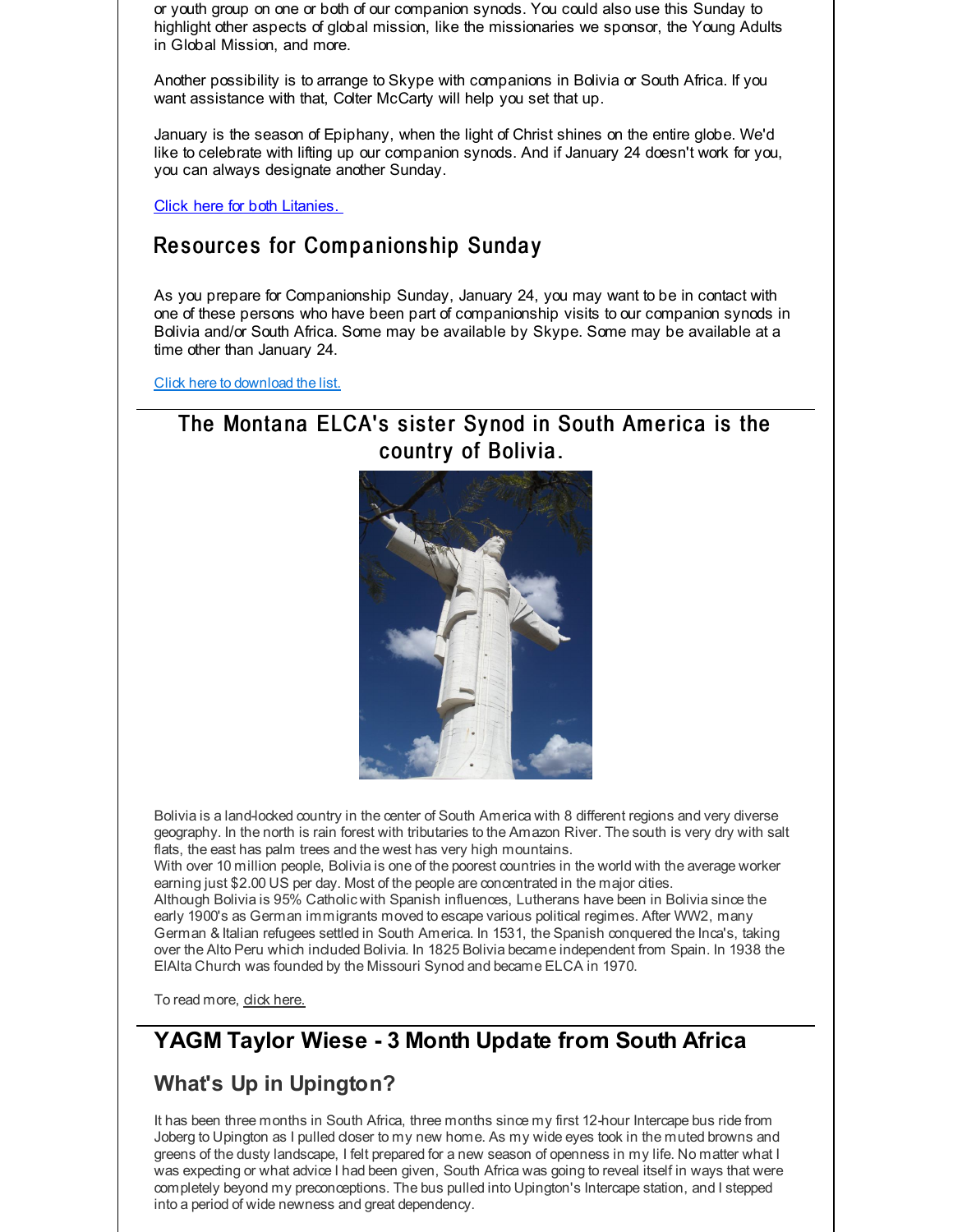Click here to read [more!](http://r20.rs6.net/tn.jsp?f=001gWoZd7vWYClfA2YDzmDItMVhwUjwldPFYf4_05YjYxSIRTeXgMp8xhUDER-aujSermCo-ocSx26YeKX_n4Uod_R1yeSPwpGtJXvmZavd9n6LEGJoVn0WnDQM-eRjghpnklxhsdrMy0gf5OgrJrCzgU6FHWvfiinKcXWm8l1Y9E3H8Q4q1pHriS2IoD2NjvMUAnezjxRTB6Zx4LdKO0lHtTFsEkUa2fOvtQTJ8Frb2o0mG7LzJtBwJIJ2zyop483S&c=&ch=)



# New LPA Class - Fall 2016

#### **2016-2018 Lay Pastoral Associate Class Nominations**

Now is the time to consider lifting up individuals with the gifts and skills for the Montana Synod Lay Pastoral Associate program (LPA). The next class will begin in October 2016, but now is the time to be educating those in the congregation about the LPA program, and seeking their commitment.

The congregational meeting is a good opportunity to nominate and support those in your congregation who have the desire and skills to serve as an LPA in the Montana Synod. At this annual meeting the congregation can pray for and, with the guidance of the pastor, recommend individuals to the Bishop for approval.

For more information, go to the [Montana](http://r20.rs6.net/tn.jsp?f=001gWoZd7vWYClfA2YDzmDItMVhwUjwldPFYf4_05YjYxSIRTeXgMp8xuR3wj-pVyxKdBJ-L9-L7g3Mfzk7b1QfApjD4spl6mMHt1JIyZSRbXpcH7EYx6ch94lohkupROCBEvR03LvSEvP1i4IZDQunrrwH8O_Os-bByd4rZ8IsvYwM61ArLltEaQ==&c=&ch=) Synod website or call Pr. Jason Asselstine, Associate to the Bishop.

# **Interested in becoming an LPA?**

1. Talk to your church pastor. Talk about what it means to fill in for him or her and the traits it takes to provide pastoral leadership (albeit, temporary).

2. If your church does not have a pastor, feel free to contact our office. We'll put you in touch with someone who can shed some light on the role of an LPA.

#### **3. Have your church pastor contact Bishop Crist or Rev. Jason Asselstine, Assoc. to the Bishop via email or phone call. This contact and conversation will be your pastor's recommendation for your participation in the MT Synod LPA program.**

After approval from the Bishop (to enter the program), please ensure you have the following items to our Synod office at least 3 weeks prior to the class start date (our staff admin person will send you the paperwork to begin the process):

- 1. Completed biographical, information sheet.
- 2. Initiation of a required [background](http://r20.rs6.net/tn.jsp?f=001gWoZd7vWYClfA2YDzmDItMVhwUjwldPFYf4_05YjYxSIRTeXgMp8xhUDER-aujSeWMO3epmOJLr1HMgA66c8HJEX2QhVTiCfvbb1bux_vfSQN15d9Gwsq1nBCaeZJSL2zS15cgeeQUDCQKTm7k86RFGvM5p5zGOsPaQCH3OVxYAB6K9xcw9MaDY_HVUw-kUdik7UpgiQoAotmsR8OjbmQA==&c=&ch=) check

3. First year's payment of \$200 via check made out to "MT Synod" with "LPA training program" in the check's memo section. This can also be brought with you to the 1st group retreat.

Still have questions? Call our Synod office at 406-453-1461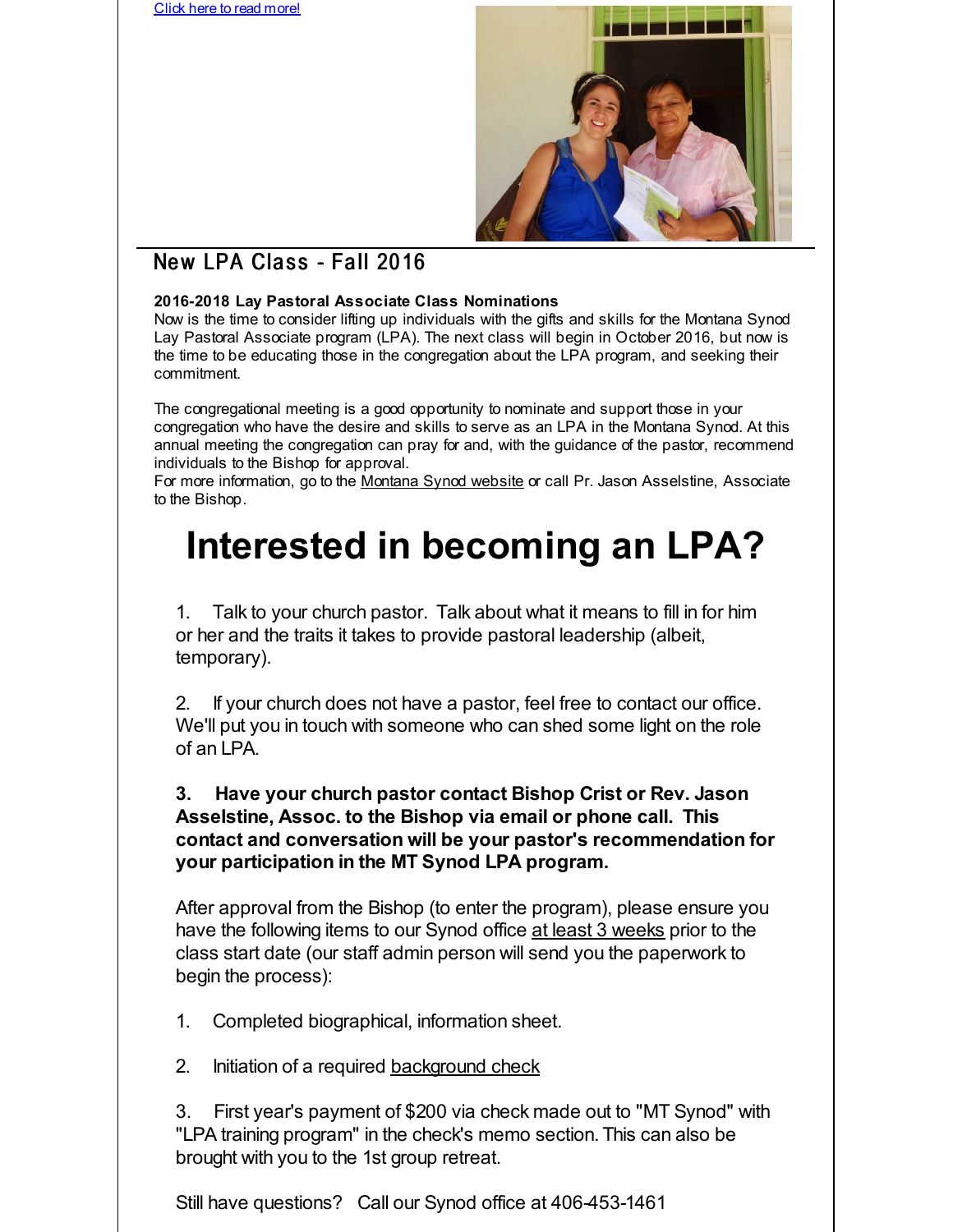# **Christikon Clips**

**February, 2016** *Information for our Congregations*



Christik on You th Camp B roch u res have been mailed to every young person in your congregation who are in grades 4-12. The brochures detail some very special possibilities, and some very special deals for registering early for camp, and for bringing a friend to camp as a new camper. Save by registering before March 15. Additional brochures are available from your church office.

Do it on line! You can use the Internet to register for all camp sessions at Christikon, or to make a gift, or to find out more about this special ministry. Go to www.ch ristik on.org.

Save the dates: The annual Christikon Benefit Auction at the Billings Depot is coming on Sunday, April 24

Too few young people (not tomention adults) have significant outdoor experience. Christikon combines spirited outdoor experience with focused community experience, helping to open people to the deeper realities of the life of faith. Think about joining the Christikon life this coming summer. It can do a world of good...

> It is the mission of Christikon to awaken and nurture faith in Christ exploring God's creation and the adventure of life together.

**CHRISTIKON** ● *1108 24 th Street West ● Billings, MT 59102 406 656-1969 ● christikon@aol.com ● www.christikon.org*



**Join us for heartfelt, authentic dialogues about the end-of-life journey.**

**[Register](http://r20.rs6.net/tn.jsp?f=001gWoZd7vWYClfA2YDzmDItMVhwUjwldPFYf4_05YjYxSIRTeXgMp8xhUDER-aujSe2hWZz8yr-OGM141Pbf67jB0solR15hfIzalkG2q5KnpEmkjCUKp5IdCNlG6N8AhtJ0unaoEtoqeG3m2208oTumsoRme8hHWyOubV68H6KefRJkz1EeNRpt7sLpP4cqPFD30NMd3YYo8sUcp_HCga5DeqDr-5Gt4ztmU7HNyuNRA=&c=&ch=) Now, Click Here**

Spirit of Hope Nominations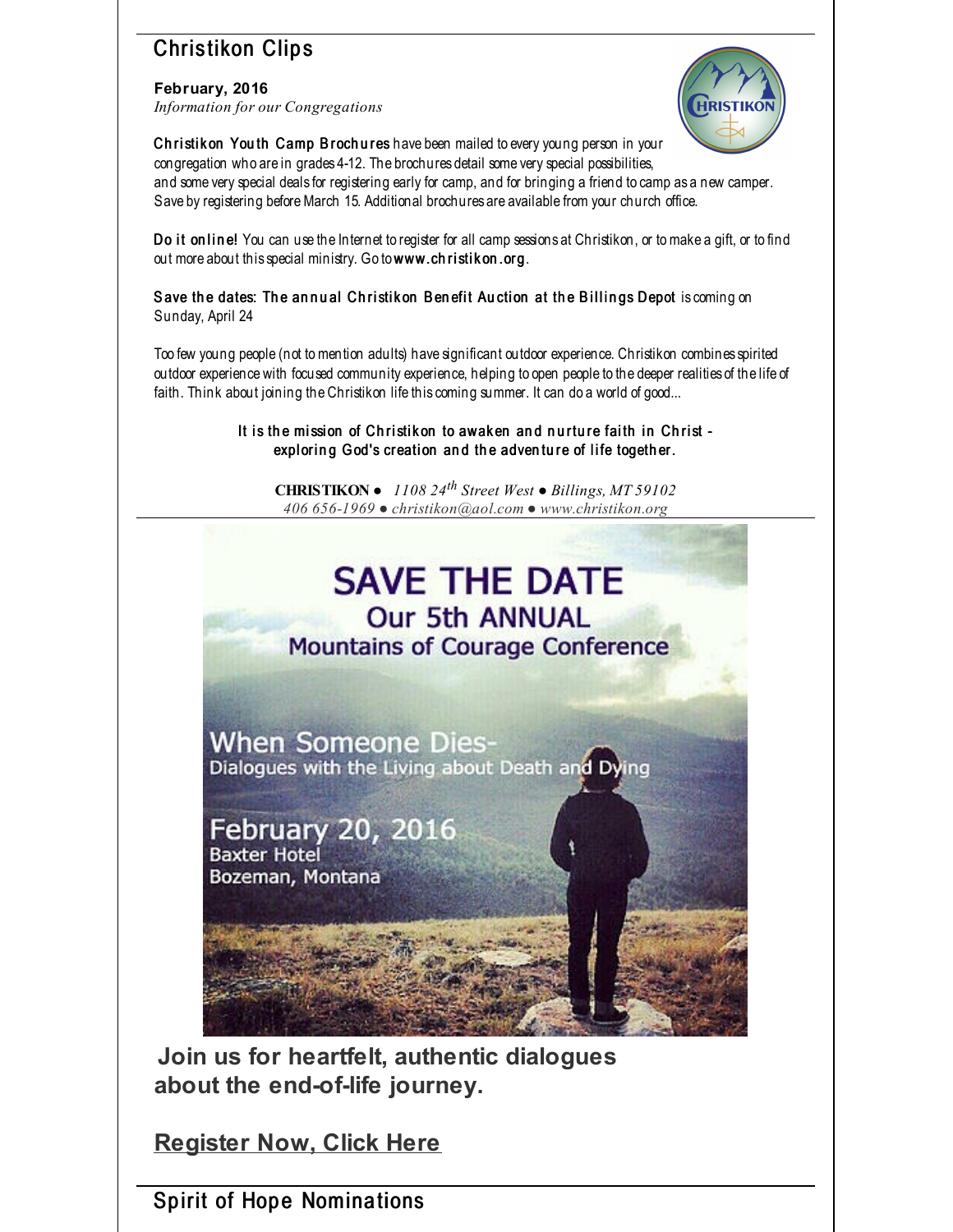The Spirit of Hope award was established by the Montana Synod Council to recognize individuals and ministries who have exemplified the spirit of hope in their lives.

For Perseverance and Faithfulness in Ministry with the People of the Montana Synod

Please submit a letter nominating a person, group or ministry for the Spirit of Hope award by February 15, 2016. The Montana Synod Council, in its meeting February 26-27, 2016, will select the Spirit of Hope awardee.

Past awardees have included a family who has adopted a dozen special needs children, a congregation whose building burned down on Christmas Eve and rebuilt by the following Easter, Lutheran Disaster Relief fire relief workers, individuals who have battled life-threatening illness, people who have gone above and beyond to serve their community, and more

### **Summer Internship Opportunity for College Students**

Messiah Lutheran Church in Vancouver, WA, is again offering two internships for full-time college students this summer. These will be 10-12 week full-immersion experiences into the life of the congregation. The program is specifically designed for young adults to discern whether God may be calling them into professional church work (including ordained ministry) or to other vocational pursuits. Housing is provided along with a \$4,250- \$5,100 summer stipend. An internship description and application materials are available online at: [http://bit.ly/Summer-Intern-Program-2016](http://r20.rs6.net/tn.jsp?f=001gWoZd7vWYClfA2YDzmDItMVhwUjwldPFYf4_05YjYxSIRTeXgMp8xhUDER-aujSehNqDrCWYdxBLALM5ynDKSFgYDYj4wzRIDjXBYeqJGOyv9yBSy34e3UxcV2uLro8SgnASPyM7GwAU_bZRTLZ7n8TPiCmrkWiMJlPFFabBL-5d7yBmWZrtdMfbd9ow7Rv1&c=&ch=)

### Grace Gathering



Grace Gathering Invitation

**Learn more and register at [www.ELCA.org/GraceGathering](http://r20.rs6.net/tn.jsp?f=001gWoZd7vWYClfA2YDzmDItMVhwUjwldPFYf4_05YjYxSIRTeXgMp8xhUDER-aujSeR-SJ_Poepfh8WK-ZBVJXKCoN8HZ-OIpxycmX1OpZEZ9fhv1TimeKUowhHNFiie0WmHBy2Qvc8txM9c1X6IklrmI9-0OpOZZsVEwSvhpHP5QVgtjPAwblJ_YhAqaYq0AgdkAjd-i0puzbLxQg7C1z2Z_uax4_I-M-C0Hj4cDXP16AbHwrf775xu2Za6fzlO54huLm33-URuqcvKgrnzcmYVdWkvbKLz-mJoGxU9FDKTh0vkzxT4ZR18RI_5jSXIBJrglSyGyimSLlxHJiXEge0Oc7_d7PQEYj7H9uVOCElBHtOweghOOvy3yY87Fzn-97Sbhbqngs8js=&c=&ch=)**

#### Sy nod Hous e

This week's second lesson, 1 Corinthians 12:12-31a, begins

*"...just as the body is one and has many members,"*

the work of the Montana Synod comes into focus. Many ministries, many councils, many congregations, many people, and yet we are all part of the Montana Synod. We are now joined in an effort to provide a new and efficient home where all of these ministries can gather to learn, pray, plan, and go out into the world to share the news. Your contribution to the Synod House Campaign will enable us to proclaim that we are an important part of the body of Christ - the Montana Synod.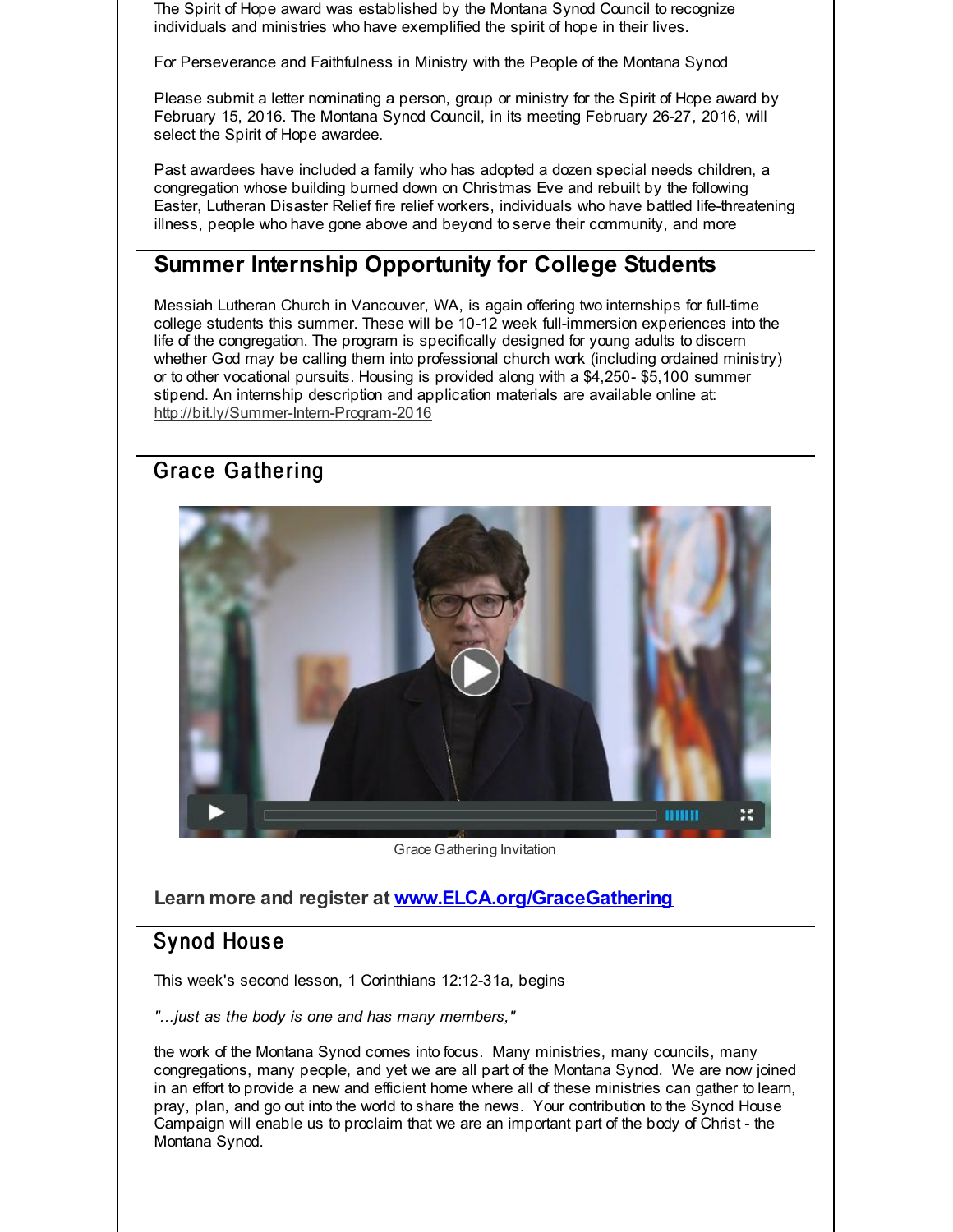

# Previous news and notes:

# A Chico Heads Up

*Do not delay in making your room reservations.*

The Pastors' Conference at Chico from Mar. 29-Apr. 1 will be hosting the presiding bishops of the ELCA and the Episcopal churches, as well as, the Montana bishops of each of church body. Because we are anticipating a larger the usual registration for this event, please consider making your room reservations now. There is still plenty of space available at Chico as we have reserved almost the entire facility. But, we are expecting that some event participants will have to stay in places other than at Chico Hot Springs. So, if you have not made arrangements yet. I urge you to do so soon. The information for registration for the event itself will not be going out until early February (Fat Tuesday, which is our "usual" target date, unless, of course, plans change between now and then!).

Blessings!

Pastor Linda Webster *Logistics Chair for the Pastors' Conference*

#### *P.S. Chico Hot Springs Resort and Day Spa phone: (406) 333-4933 Reference the MT Synod Pastors' Conference when you make your reservations to get our 35% discount on your room costs.*

#### Starting Strong:

Opportunity for Clergy who have started a new call in the last 12 months.

Have you started a new call in the last 12 months? Maybe it is a first call, maybe it is a second or third or fourth or fifth. We are re-designing the Transitions seminar to reach people sooner in the process of beginning a new call. The new design features a small group of pastors (up to 6) meeting with a coach by video conference to learn from one another and from the coach about the issues common to transitions.

The cost is \$200 for 6 sessions. The first 6 who sign up will receive a scholarship of \$100. For more information, contact Pastor Jean Larson [jeanklarson@gmail.com](mailto:jeanklarson@gmail.com) or 406 360 7658, or the Montana Synod Office. Or go to the website: [www.jeanlarsoncoaching.com](http://r20.rs6.net/tn.jsp?f=001gWoZd7vWYClfA2YDzmDItMVhwUjwldPFYf4_05YjYxSIRTeXgMp8xh-6aTc0ftnLUzVH7yXICvckosRPC1o6r2GiuoxrpAi0fOikEcpN1YOc2A1EUySVpOpJ5b28y7smrRgxeg6WhTBjgcQuN3HyCKYGabMgqI7xtSszUMtc2iVKscJBGv1WfA==&c=&ch=)

The group will start in early February.

#### Women's Spring Retreat

April 22-24, 2016 Flathead Lutheran Bible Camp

SAVE THE DATE! Plan now to attend the WOMEN'S WOMEN'S RETREAT. Motivating speaker, Fun, Fellowship, Service projects, Music, Great food (no cooking!).... Bring your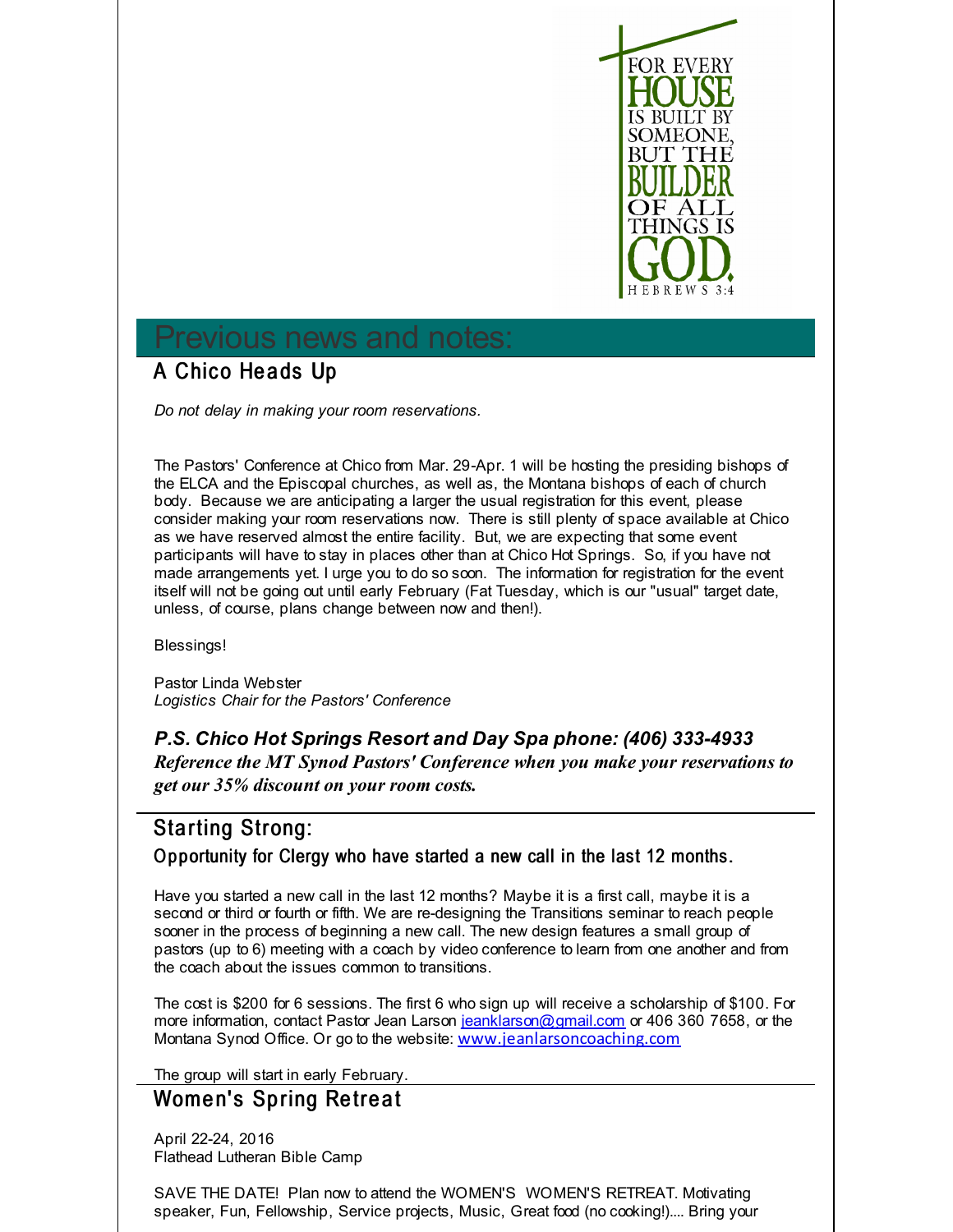friends, daughters, mothers, granddaughters (14 and up) along for a fun, restful, spirit-filled weekend on beautiful Flathead Lake. Check out [www.imluchurch.org/womensretreat](http://r20.rs6.net/tn.jsp?f=001gWoZd7vWYClfA2YDzmDItMVhwUjwldPFYf4_05YjYxSIRTeXgMp8xsqgDHkVAAAyRoGmZA0pplTSM-jrk0Hk7s1zY2piu40Hsd6F_BvynZAlKSiV4x-2-9W7WcxBgeFVPyTAwXU1nEiIZOElbIGHspbpPf8EViP6I3Hoz0qZiEdbCui3lstMWJTxM690COYT&c=&ch=) for more details, to get on our mailing list and to register! Hope to see you there. Sponsored by the Five Valleys Women and Great Divide Clusters.

# **Click here to [download](http://r20.rs6.net/tn.jsp?f=001gWoZd7vWYClfA2YDzmDItMVhwUjwldPFYf4_05YjYxSIRTeXgMp8xh-6aTc0ftnLVU_etVPNQoLK-Yj-I4-HFY4gmYKeK4awZnsBAlIxfReMBXOBlgSgIW1WUlANxIacFV_DGox-hw5C5wm609JR04K9wzYj4NgaYuS2SYEP1Il9MCxTm0_kKpjvWC45pzzgnqVsjwnPPa3lNIba92SA3bdD99LXY471CJF7HnrfGWAyiv_fT1lUfrLe7SDPVM_x31APjqxfLcM=&c=&ch=) the 2016 Annual Meeting Letter from Bishop Crist**

#### Calling All Coaches!

As the new coaching coordinator for the Montana Synod, I am compiling a list of everyone who is trained in some form of coaching, who might be interested in coaching for the church. Every coach - ordained and lay-is invited to sign in. The ELCA is revamping its approach to coaching, and we want to be prepared for however the Montana Synod decides to make use of this good and helpful tool.

If you are interested, please email me the following information:

Your name and contact info, including your coaching website, if you have one. Please also include the congregation to which you belong.

Your training and experience. Please specify the type of coaching you do leadership, executive, or life coaching on the one hand and programmatic coaching (Natural Church Development or other church-based program) on the other. Or both. Specify the provider and dates of training, the number of hours of instruction, and any mentoring hours you have received (or provided). Regarding experience, please be specific - if you do leadership/life/executive coaching, note how many individual and group client hours you have in, and any professional credentialing you have achieved. If you do programmatic coaching, please specify how many congregations you have worked with, approximate dates of service, and with which programs. Also please specify if you are a volunteer or professional coach-that is, if you work on a pro bono or fee basis.

All these specifics will help our database be as complete and useful as possible. Please email your information to: [jeanklarson@gmail.com](mailto:jeanklarson@gmail.com) Thank you!

Pr. Jean Larson, Montana Synod Coaching Coordinator



**NRIT News:**

*The following events require pre-registration:*

#### **Rural Ministry Workshop**

**with Dr. Alvin Luedke Luedke**

**Tuesday, March 1st**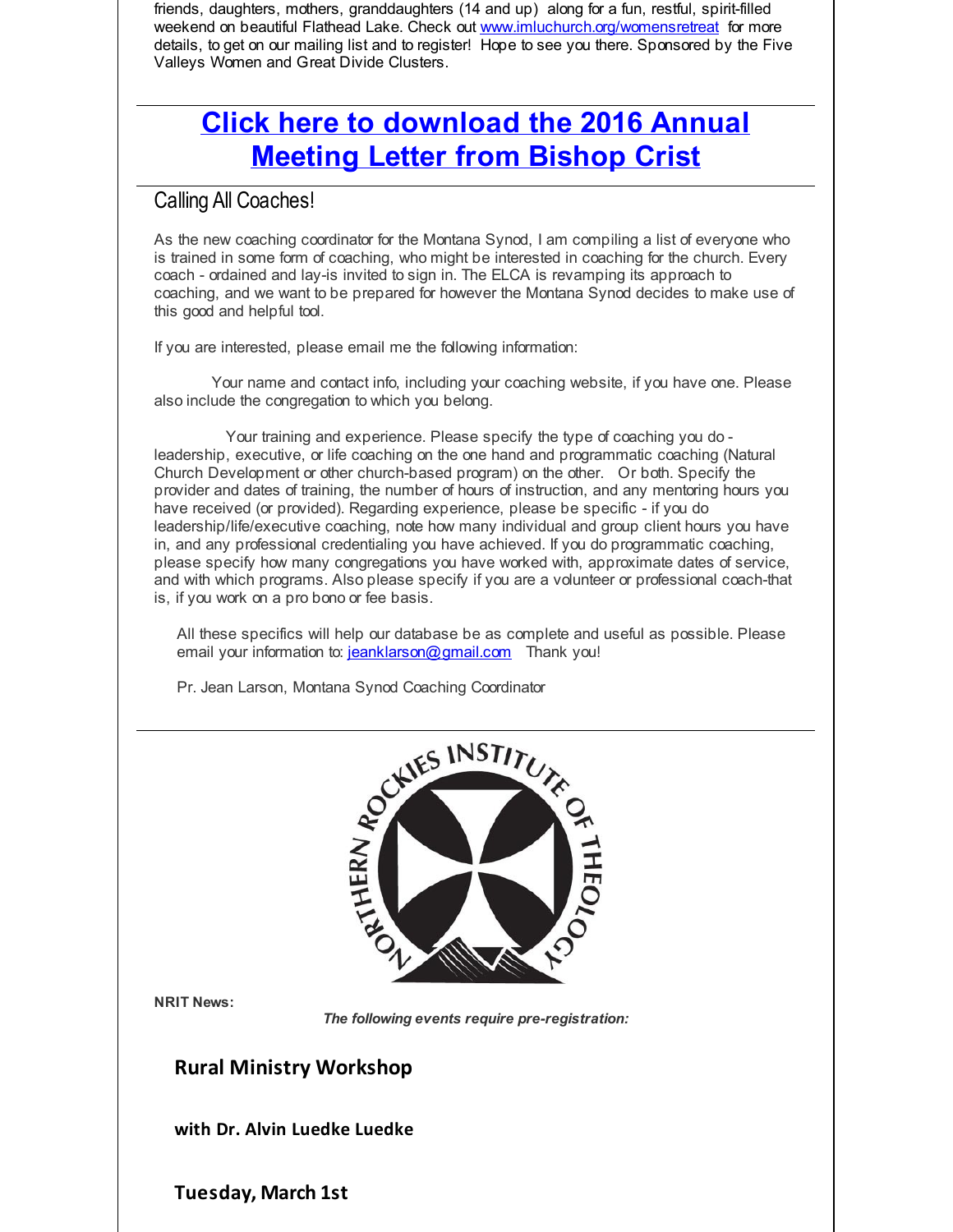**9:30am - 3:30pm**

#### **Zion Lutheran, Glendive, MT**

This workshop will provide a chance to gather with colleagues to talk about rural ministry. The morning hours will focus on change in communities and congregations and the griefs, challenges and opportunities associated with change. The afternoon will include time for asset mapping.

\$75 for clergy (JC Scholarship Funds available) \$50 for New to Ministry, LPA, retired (JC Scholarship Funds available) \$20 for lay not needing CEUs Register on the NRIT website

#### **Narrative Lectonary**

I have not been successful I attempts to plan an NRIT class on using the Narrative Lectionary. I haven't given up but, in the meantime Luther is offering the following that looks excellent. Webcast: Narrative Lectionary Study Series - June 7<sup>th</sup> - Feb. 7 Designed to provide theological insight and preaching ideas. Each webcast session is archived and available throughout the preaching period covered. Go to [www.luthersem.edu/kairos](http://r20.rs6.net/tn.jsp?f=001gWoZd7vWYClfA2YDzmDItMVhwUjwldPFYf4_05YjYxSIRTeXgMp8xhUDER-aujSeXkvsnILxHwFI7tX6N5pKiTgeAEZOgFSl8uu0_dJH-1NLRLKtW1_oMHM6u41v5c9hK3ti9Z7dwmvt6gcd4uJnI14Ichs_pbFBg7OWCsBn5d0bXcajyAXexg==&c=&ch=) for more information.

#### **SCHOLARSHIPS**

We know that some churches are not able to provide the recommended amount of continuing education assistance and what is offered doesn't always go far enough. At the same time, we strongly believe in the importance of continuing education for our synod and we support the ELCA expectation of 50 hours of continuing education credits a year.

- Scholarships are now available to cover half the cost of NRIT events.
- Apply online or by leaving a message for Jenny at 406-453-1461.

\*NRIT is grateful for financial gifts in support of this scholarship fund. Designate by writing "Jessica Crist Scholarship Fund" in the memo line.



**The Reformation 500 Task Force is looking for people to serve with our group. The only requirement is an interest in Reformation history and how the church is continually reforming. Many of our meetings are held via Google Hangouts so that very little lengthy travel is necessary, also helping to fulfill the first benchmark of the Montana Synod, "Meet the future boldly." If you would like to join our fun group, please contact Rev. Tonya Eza.**

In conjunction with the Montana Synod's third strategic benchmark, "Deepen faith and witness," the 2016 Synod Assembly and Theological Conference theme will be the 500th Anniversary of the Reformation. Yes, it's a year early, but this is part of how we meet the future boldly, so that when 2017 comes along, we will all be prepared! In conjunction with the Synod Assembly, the Reformation 500 Task Force is sponsoring a Reformation stole and banner contest. We invite the member congregations of the Montana Synod to bring original stoles and/or banners with them to the Synod Assembly in June. Following are the rules that we ask you to follow:

If you are making a stole:

• Stoles must be able to be worn while presiding over worship, and should be able to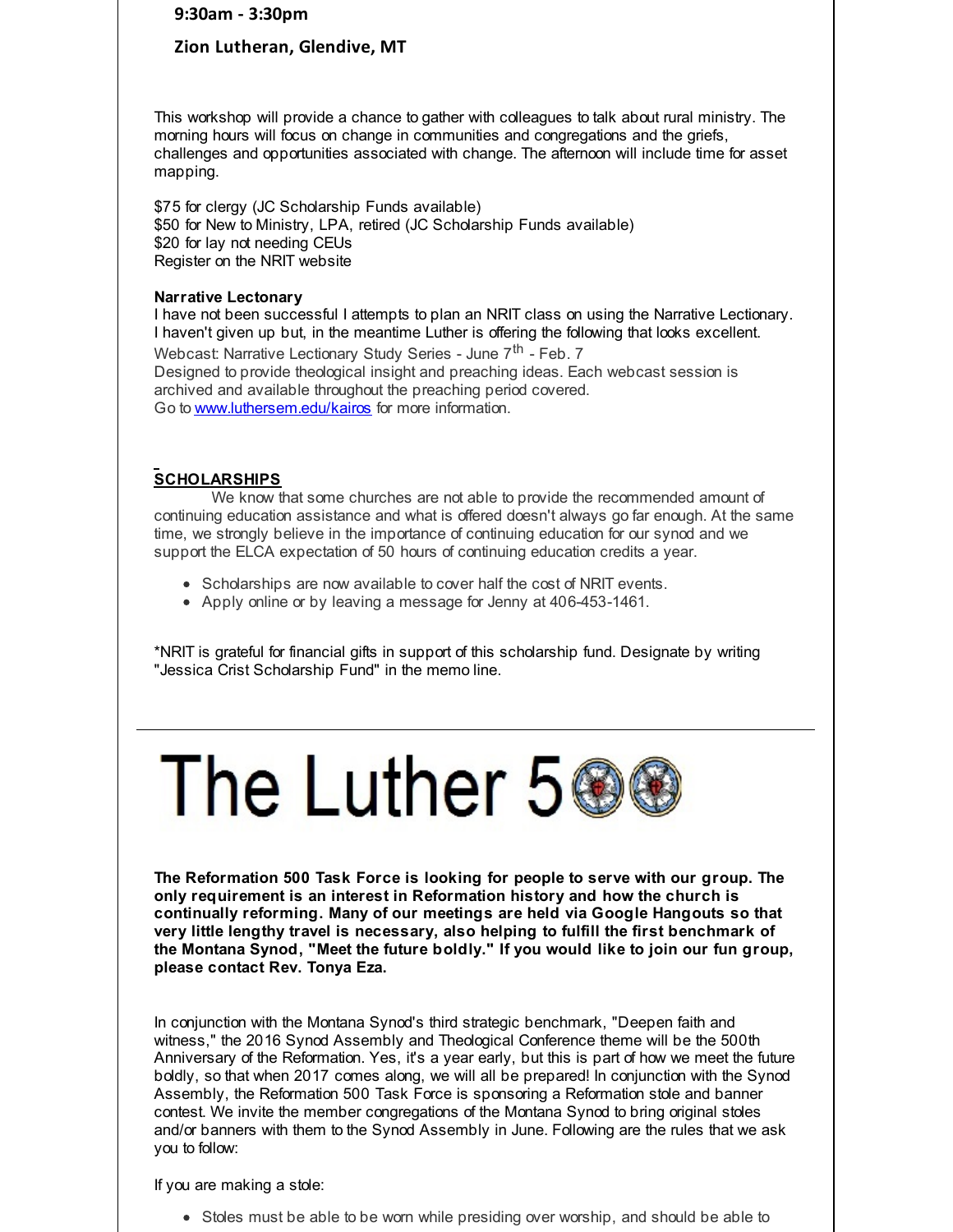withstand 10 worship services (feel free to experiment with materials!).

Stoles should be between 3" and 6" wide at the shoulder, and between 48" and 54" long.

o Be sure also to consider weight of stole and range of motion for the pastor in your design.

*Stoles need to be appropriate for a liturgically red service*

o Red doesn't need to be the only color in the stole, but it should play a prominent role in the color palette of the stole.

The stole should be your own original design - it is fine to use established patterns (provided they are not copy-written) as long as they are put together in your own way.

#### **If you are submitting a banner:**

- Banners should be appropriate for display in a worship context
	- o The size of the banner should be able to fit comfortably within the dimensions of your sanctuary.
- Banners should be of an original design. You may use established patterns (provided they are not copy-written) as long as they are put together in your own way.

Please bring the stoles and banners with you to the Synod Assembly, and they will be displayed in a place where everyone can see. Assembly attendees will vote on their favorites.

Questions? Please contact Rev. Tonya Eza, chair of the Reformation 500 Task Force, or any of the other members of the group.

# Flathead Lutheran Bible Camp

# **Retreats, Events, and Updates:**



*For additional information about these great upcoming retreats and events, check out our website at [www.flbc.net](http://r20.rs6.net/tn.jsp?f=001gWoZd7vWYClfA2YDzmDItMVhwUjwldPFYf4_05YjYxSIRTeXgMp8xk3fjtfvZB9mfmDyV-MKqcn6Nz5CWdrYprwgj_gZC0RE3w1spbesnwbF2zygf0ZDY4F5r5p0TbZWjPojzrLoMXYmarJoEn0Rwf7tN7iNIJ29w0v1vEZPN4H8cItW4Lc6u8Ds6YOEVOS6Ggb5l4iqvPCWBHexM7grdQgy70TnpEkigvKhKF-NQ252hQBGyXe-CL3aW8jsqIst&c=&ch=)! Also, watch for our 2016 Summer Brochure around Christmas! Be sure to register*

*early for your first choice of weeks and programs!*

# January 21-22: Camp Songs & Liturgy Review Retreat

FLBC will be reviewing camp songs and liturgies in preparation for the 2016 summer camping season! You are invited to join Pr. Roberta Smythe, Pastor Grant Applehans, Jeremy Duprey, and others for an overnight retreat at camp, from Thursday noon until Friday noon. Call the camp office for more information!

# January 22-24: Junior & Senior High Youth Ski Retreat

Come with your youth group to ski or snowboard at Whitefish Ski Resort or Blacktail Mountain. Enjoy excellent food, fellowship, worship back at camp! [CLICK](http://r20.rs6.net/tn.jsp?f=001gWoZd7vWYClfA2YDzmDItMVhwUjwldPFYf4_05YjYxSIRTeXgMp8xk3fjtfvZB9m8GeCguWqmI_MuKIQBLn_TU8e4OBjKf1eRvK1CyZ1oaTVfS_CQtEIjpvIk_f7kYKt5Ogy2xMZnCZkThyS7FYIe1IFAK_sNSZYWqm0qck22myFXtw1az2NKYOZMxpg7YzFQF6C-AksEu7mcA56vnkI_zVJbWxv1R-GoPm1vhZtxWpusTCtRsXMrLUEK6Ostg0z&c=&ch=) HERE for more information!

# March 13: Outdoor Ministry Sunday

Celebrate camp on Sunday, March 13th at your congregation (or pick a Sunday that works for you)! [CLICK](http://r20.rs6.net/tn.jsp?f=001gWoZd7vWYClfA2YDzmDItMVhwUjwldPFYf4_05YjYxSIRTeXgMp8xk3fjtfvZB9mgMK3zfU_-nYu-NFd_cIES8a8AflU9YCajdCNIPpsTr07XJjF-7Vhs6msQwQzsplaUt9gHBBFYcyH1ksatKeVfcrh8n0_rn01XCnr6snOLXee2-Yn2HROfMYPMnpPCSWvzLqe4kem_FdVe1qe13j4-6LruQj2Jv9cxltWitKhqVo7JDgZ_z1kTNtcs8-MAXvO&c=&ch=) HERE for more information!

# March 18-19: Middle School Retreat

A one-night overnight retreat to bring your youth group to camp, filled with fun, games, Bible